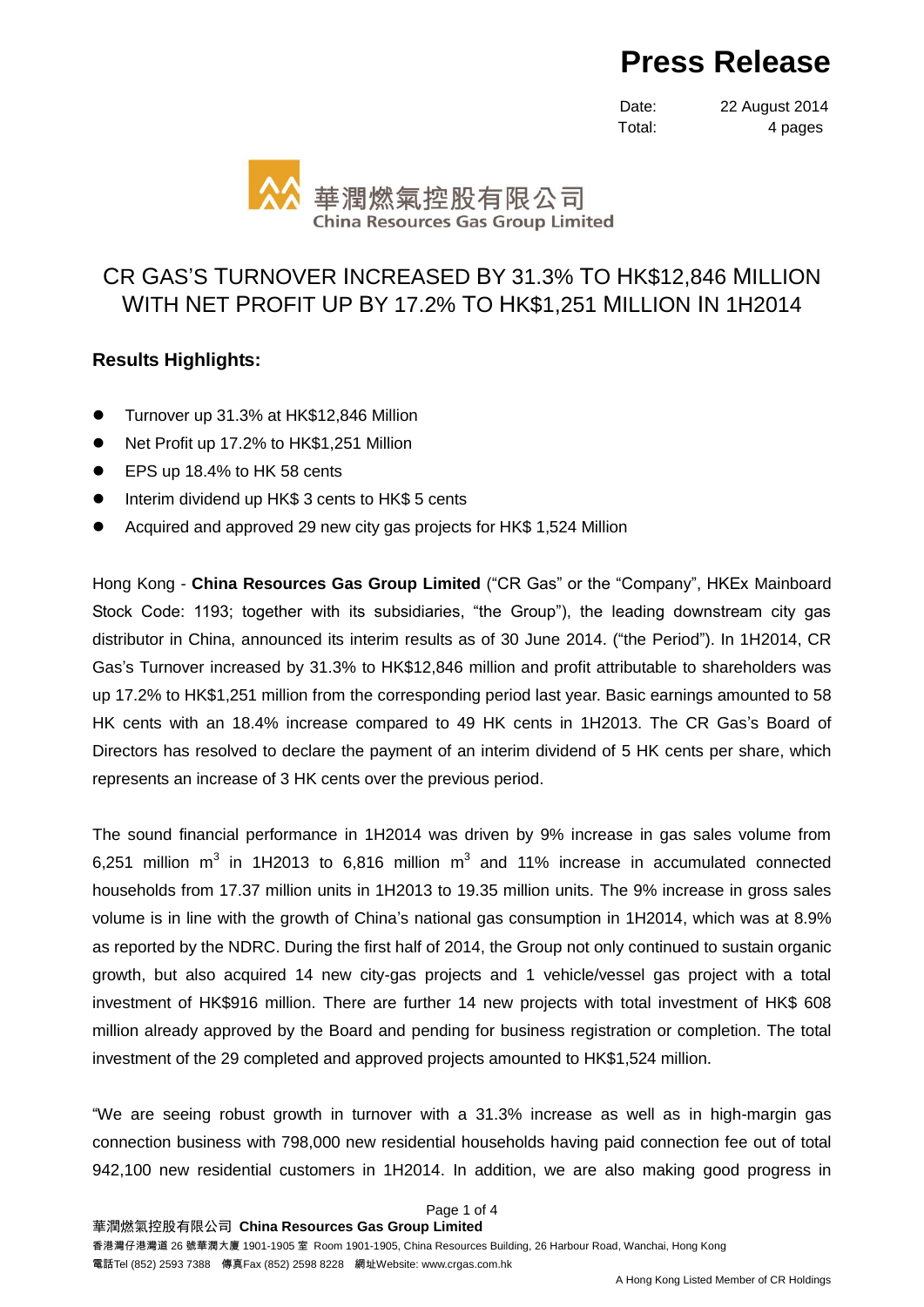acquiring new city-gas projects." said Mr Wang Chuandong, Chairman of CR Gas.

#### **Increase in shareholdings of existing business units**

Following the increase in shareholdings of existing projects in Zhejiang and Hengshui in 2010, Zibo and Nanjing Jiangning in 2011, Zhengzhou in 2012, Neijiang in 2013, the Board has approved to increase its shareholdings in BP(Fujian) Petroleum Ltd from 33% to 100% and thereby once completed will increase earnings contribution to the Group. The Group will continue to pursue this strategy of enhancing revenue and profit contributions by increasing its stakes in existing gas joint ventures.

#### **"Benchmarking" and "Lean Management"**

The Group is intensively executing its company-wide "Benchmarking" and "Lean Management" measures to continuously improve its operational efficiencies so as to sustain the organic growth of the Group. Due to the management's execution capability, both of these two campaigns have so far achieved many fruitful results. For example, during the first half of 2014, we have successfully increased the average market share of gas stations in regions where our city-gas projects are located from 30% in 2013 to about 48%. In addition, our average gas leakage rate has been reduced from 3.34% in 2012 to 2.73% for the first half of 2014, which is lower than the industrial average 5%.

#### **Favourable macro-economic and regulatory environment**

Natural gas price reform to close the price gap between imported and local gas prices are gradually being implemented in phases. Once realised, these measures are expected to more than double the supply of natural gas in China in the foreseeable future, which is beneficial to the Group's business expansion.

The natural gas supply agreement concluded in May 2014 between China and Russia will deliver significant amount of gas at attractive price from Eastern Siberia to the North-Eastern and Northern Regions of China by 2018 and beyond. This will be a big boost to the Group's 30 projects in these regions which is currently facing gas supply shortages.

#### **Outlook**

Looking to the future, Mr Wang added: "China's GDP in the second quarter of 2014 continued to grow 2% quarter on quarter, higher than the 1.4% for the first quarter. HSBC PMI for July 2014 was 51.7, an improvement over the June's 50.7. This improving economic activity trend is expected to continue for the rest of the year and will continue to drive the demand for natural gas. Based on our past track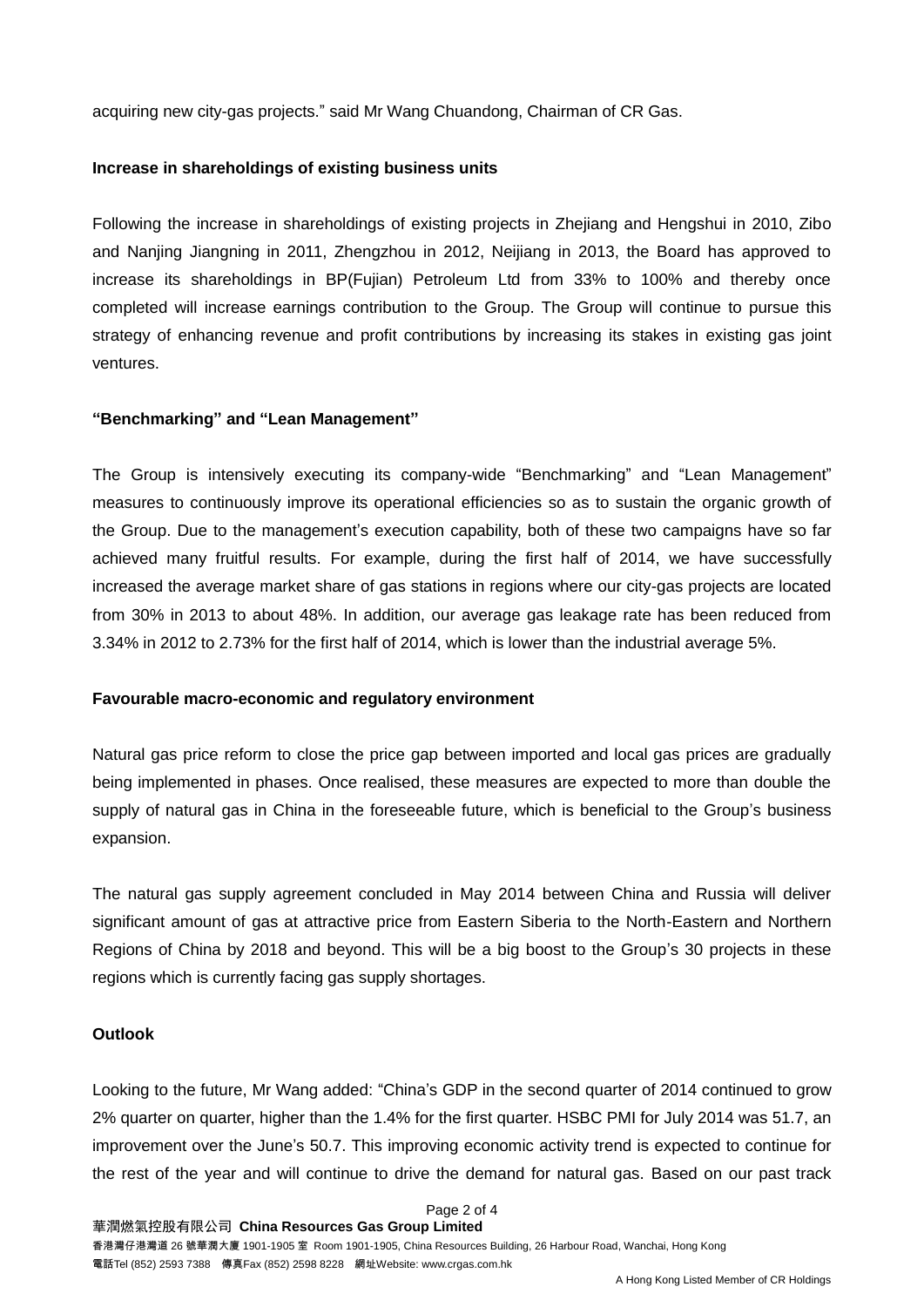records in 2010 and 2013, we are confident to successfully pass through the recently announced price hike on non-residential city-gate gas price. The Group will proactively communicate with its customers and local governments to ensure the pass-through will be successfully executed and the dollar margin of gas sales should largely be unchanged."

#### **About CR Gas**

CR Gas, 63.95% owned by China Resources (Holding) Co. Ltd, one of the largest state-owned conglomerates in China, is principally engaged in downstream city gas distribution business including piped natural gas distribution and natural gas filling stations operation. Its operations are strategically located in areas of China, which are economically more developed and densely populated and areas with rich reserves of natural gas. At the end of June 2014, CR Gas's portfolio consists of 191 city gas projects in 21 provinces in China including 11 provincial capitals and 3 direct administrative municipalities. CR Gas aspires to become a respected market leader in downstream city gas distribution business in China.

#### Issued by: **China Resources Gas Group Limited**

#### **Investor Relations and Media Enquiries:**

| Mr KF Chang    | Tel: (852) 2593 8213 |
|----------------|----------------------|
| Mr Ian Zhu     | Tel: (852) 2593 8209 |
| Ms Sophie Shen | Tel: (852) 2593 8211 |

E-mail: [investor-relations@crgas.com.hk](mailto:investor-relations@crgas.com.hk) Website: [www.crgas.com.hk](http://www.crgas.com.hk/)

(Attached please find CR Gas's unaudited condensed and consolidated statement of profit or loss for the six months ended 30 June 2014)

**This press release may contain forward-looking statements that involve risks and uncertainties. In most cases, you can identify forward-looking statements by terminology such as "may", "should", "expects", "plans", "anticipates", "believes", "estimates", "predicts", "potential" or "continue" or the negative of such terms or similar terminology. Such forward-looking statements are not guarantees of future performance and involve significant assumptions, risks and uncertainties, and actual results may differ materially from those in the forward-looking statements.**